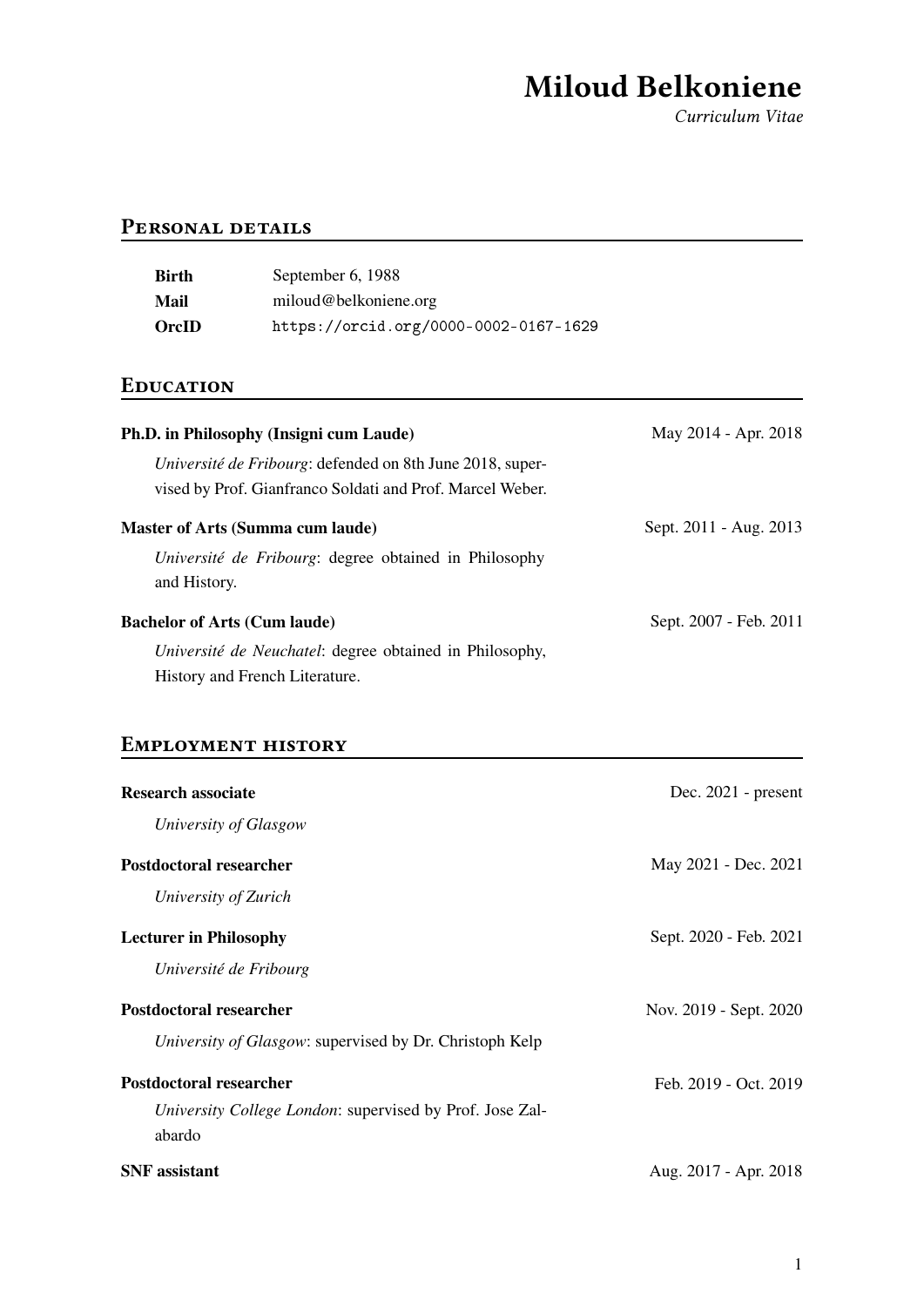| Université de Fribourg: assistant for the Department of<br>Philosophy supervised by Prof. Gianfranco Soldati |                       |
|--------------------------------------------------------------------------------------------------------------|-----------------------|
| <b>Visiting Ph.D. student</b>                                                                                | Aug. 2016 - Aug. 2017 |
| University of California Berkeley: supervised by Prof.<br>Lara Buchak.                                       |                       |
| <b>SNF</b> assistant                                                                                         | May 2014 - Aug. 2016  |
| Université de Fribourg: assistant for the Department of<br>Philosophy supervised by Prof. Gianfranco Soldati |                       |

# PROFESSIONAL SERVICE

| <b>Experience &amp; Reason Research Group coordinator</b>                                                                | Sept. 2018 - present  |
|--------------------------------------------------------------------------------------------------------------------------|-----------------------|
| Université de Fribourg: construction and management of<br>the EXRE website.                                              |                       |
| <b>Experience &amp; Reason Research Group events manager</b>                                                             | Jul. 2015 - Aug. 2016 |
| Université de Fribourg: organisation of the biweekly<br>EXRE research colloquium in collaboration with Julien<br>Bugnon. |                       |

# TEACHING ACTIVITY

| Quali+ program                                                                                                                                                                                       | Sept. 2016 - present   |
|------------------------------------------------------------------------------------------------------------------------------------------------------------------------------------------------------|------------------------|
| Université de Fribourg: teaching of the Quali+ program in<br>philosophy for non-philosophy students in collaboration<br>with the members of the Université de Fribourg's Philoso-<br>phy Department. |                        |
| <b>Epistemology course</b><br>Université de Fribourg: teaching of the course "Introduc-<br>tion à l'épistémologie".                                                                                  | Sept. 2020 - Feb. 2021 |
| <b>Epistemology seminar</b><br>Université de Fribourg: teaching of the epistemology sem-<br>inar "On Certainty" in collaboration with Prof. Gianfranco<br>Soldati.                                   | Sept. 2017 - Dec. 2017 |
| <b>Epistemology seminar</b><br>Université de Genève: teaching of the epistemology semi-<br>nar "TP d'introduction à l'épistémologie" in collaboration<br>with Michal Haldky.                         | Feb. 2016 - May 2016   |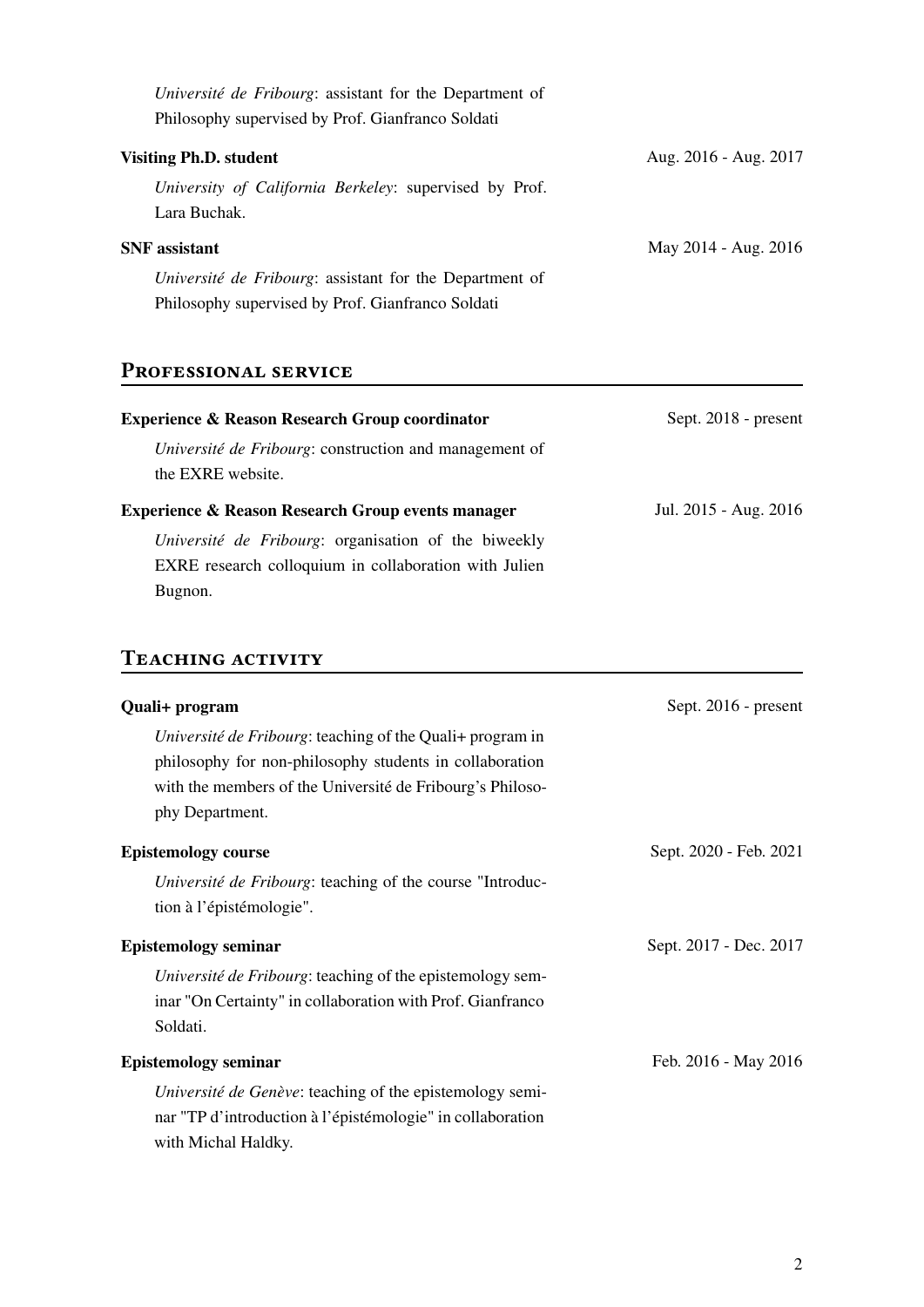### **PUBLICATIONS**

- "Acting Upon Uncertain Beliefs" (with Patryk Dziurosz-Serafinowicz). *Acta Analytica*, forthcoming.
- "Grasping in Understanding". *British Journal for the Philosophy of Science*, forthcoming.
- "Certitude" (With Jacques Henri Vollet). In M. Kristanek (Ed.). *L'encyclopédie philosophique*, 2021.
- "Why Explanatory Considerations Matter". *Erkenntnis 86*, 2021, pp. 473-491.
- "What Should We Believe about the Future?". *Synthese 197*, 2020, pp. 2375-2386.
- "Normalcy, Understanding and the Problem of Statistical Evidence". *Theoria 85*, 2019, pp. 202- 218.
- "What Are Explanatory Virtues Indicative Of?". *Logos and Episteme 8*, 2017, pp. 179-193.

### **TALKS**

- "Understanding and Skepticism", Experience & Reason Research Group, Université de Fribourg, Apr. 2020.
- "Truth and Understanding", Cogito research seminar, University of Glasgow, Feb. 2020.
- "Saisir en Comprenant", Valeurs épistémiques: Compréhension et éthique intellectuelle, Collège de France, Dec. 2019.
- "Grasping in Relation to Understanding", Consciousness, Understanding, and Self-Knowledge, Sharif University of Technology, Jul. 2019.
- "What Should We Believe about the Future", 14th Annual International Conference on Philosophy, Athens, May. 2019.
- "Why Explanatory Understanding is not a Specie of Knowledge", Summer School: Sujets conscients et rationnels en tant qu'entités biologiques, Université de Fribourg and Université de Genève, Sept. 2017.
- "The Representational Role of Credence in Second-Order Decisions" (*blind review*), European Congress of Analytic Philosophy, LMU München, Aug. 2017.
- "Understanding, Knowledge and Inquiry", Wollheim Philosophy Society, UC Berkeley, Apr. 2017.
- "Explanationism and Truthlike Explanations" (*blind review*), European Epistemology Network, Ecole normale supérieure (ENS) and Ecole des hautes études en sciences sociales (EHESS), Jul. 2016.
- "What does Scepticism Teaches Us on the Value of Doxastic Attitudes?", Summer School: Intentionality, Rationality and the Subject, Université de Fribourg, Jun. 2016.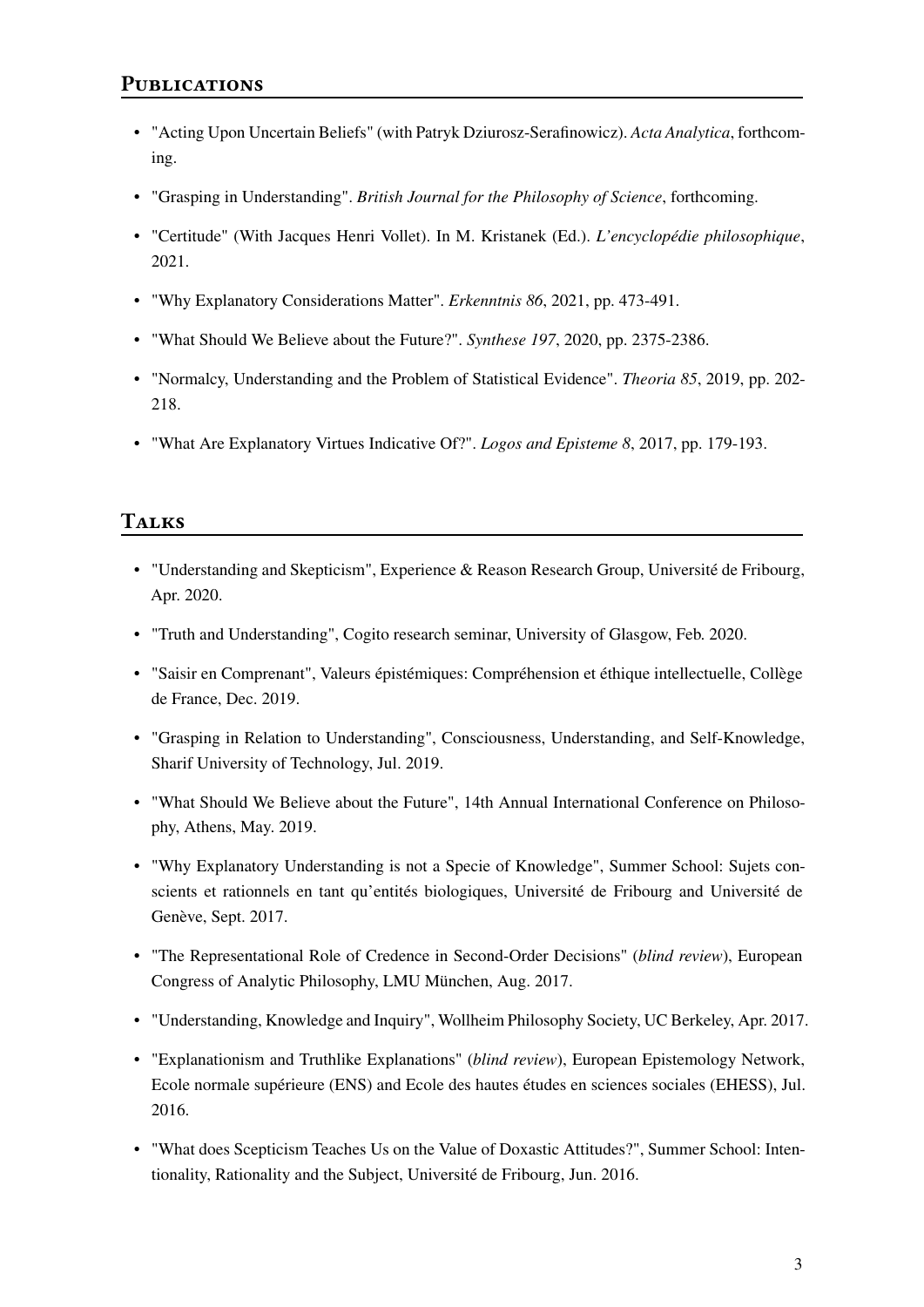- "Credence's Representational Role and Second-Order Decisions" (*blind review*), The Estonian Philosophy Conference, Tallinn University of Technology, Jun. 2016.
- "Explanationism and Truthlike Explanations", Lake Geneva Biological Interest Group, Université de Genève, May 2016.
- "Beliefs and Explanations", Experience & Reason Research Group, Université de Fribourg, Sept. 2015.
- "Why aren't Beliefs Reducible to Credences?", Experience & Reason Research Group, Université de Fribourg, Jan. 2015.
- "Acceptances and Epistemic Rationality", Experience & Reason Research Group, Université de Fribourg, Nov. 2014.

#### **COMMENTS**

• Comment on Naomi Eilan's paper "Intelligible Realism about Consciousness: A Response to Nagel's Paradox", Université de Fribourg, Subjectivity and Justification Workshop, May 2013.

### **AWARDS**

| <b>Swiss National Science Foundation Early Postdoc Mobility</b>       | Feb. 2019 - Jul. 2020 |
|-----------------------------------------------------------------------|-----------------------|
| Understanding What We Know                                            |                       |
| <b>Swiss National Science Foundation Doc.CH</b>                       | May 2014 - Apr. 2018  |
| Différentes dimensions de notre vie épistémique : Accep-              |                       |
| tation, explication et influence de facteurs pragmatiques             |                       |
| sur la connaissance.                                                  |                       |
|                                                                       |                       |
| <b>CONFERENCES ORGANISATION</b>                                       |                       |
| <b>Epistemic and Practical Rationality: Differences, Similarities</b> |                       |
| and Overlaps                                                          | Feb. 2018             |
| Université de Fribourg: funded by my Doc.CH grant.                    |                       |
| Sujets conscients et rationnels en tant qu'entités biologiques        | Sept. 2017            |
| Université de Fribourg and Université de Genève: funded               |                       |
| by the CUSO and organized in collaboration with Julien                |                       |
| Bugnon and Michal Haldky.                                             |                       |